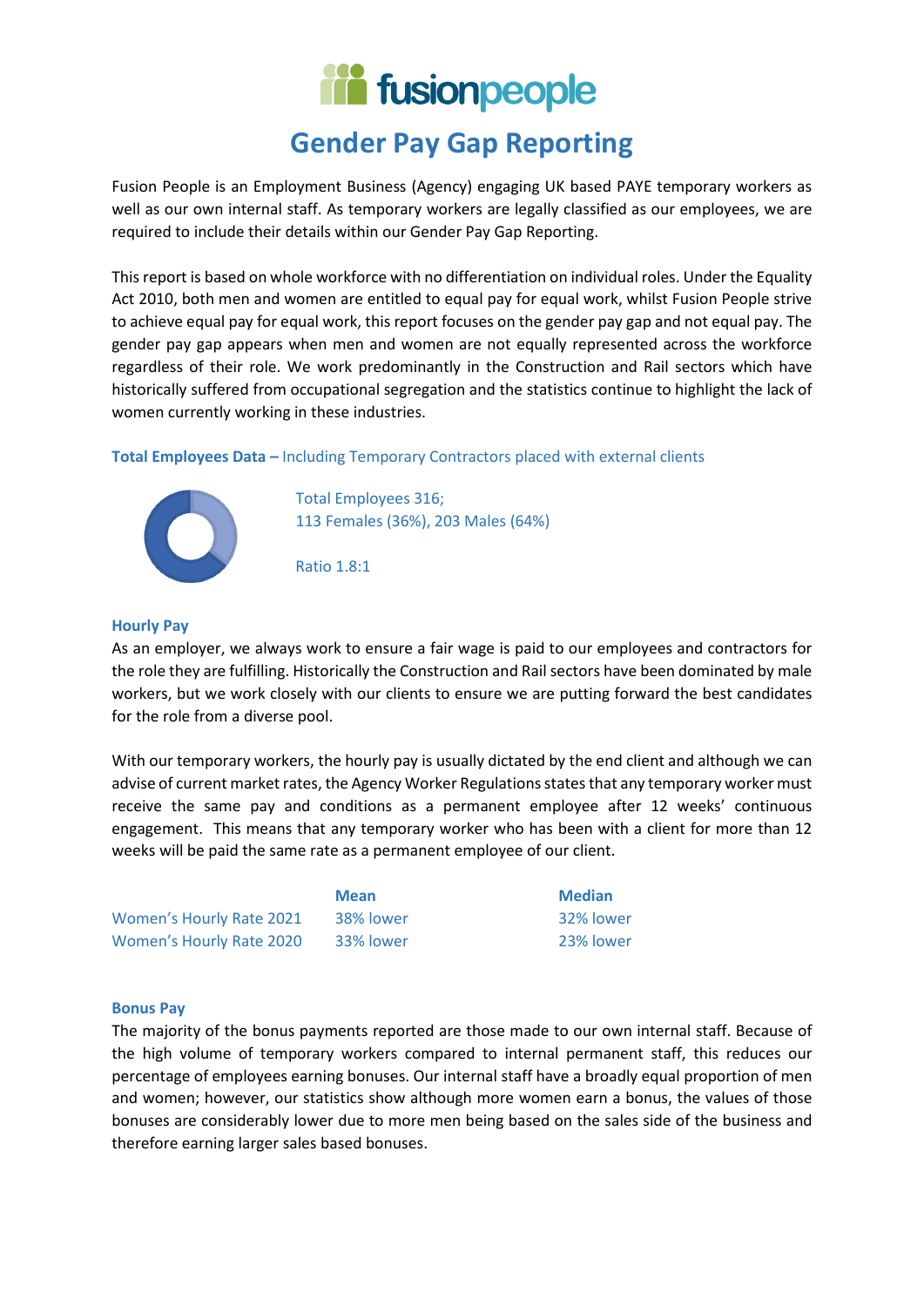

Women's Bonus Pay 2021 82% lower 73% lower Women's Bonus Pay 2020 83% lower 82% lower

**Mean Median**



## **Proportion of Total Staff receiving a bonus**

### **Pay Quartiles**

Across our entire workforce, including temporary workers, 36% are women. Given the overall percentage of women within our reporting, we should expect to see a fair representation across all the percentiles. In comparison to last year, we have seen our upper percentile increase by 5 percentage points highlighting an increase in women moving into more senior roles. Whilst we would hope to see a 50/50 split across all of the percentiles, this is currently reflective of the number of women being attracted to the Construction and Rail industries.



#### **Closing the Gap**

Fusion People are continuously working towards closing the Gender Pay Gap, this includes helping to ensure that training and development are offered to all genders, enabling all employees access to the same opportunities.

As a service provider to many major clients, we know how vitally important it is that our recruitment process accurately represents the diverse nature of our candidate base. All candidates are always considered on individual suitability and merit. Recruitment campaigns are run on the basis of balanced shortlists; there are a number of activities we carry out to promote diversity and help our clients identify the best candidates from a diverse candidate pool.